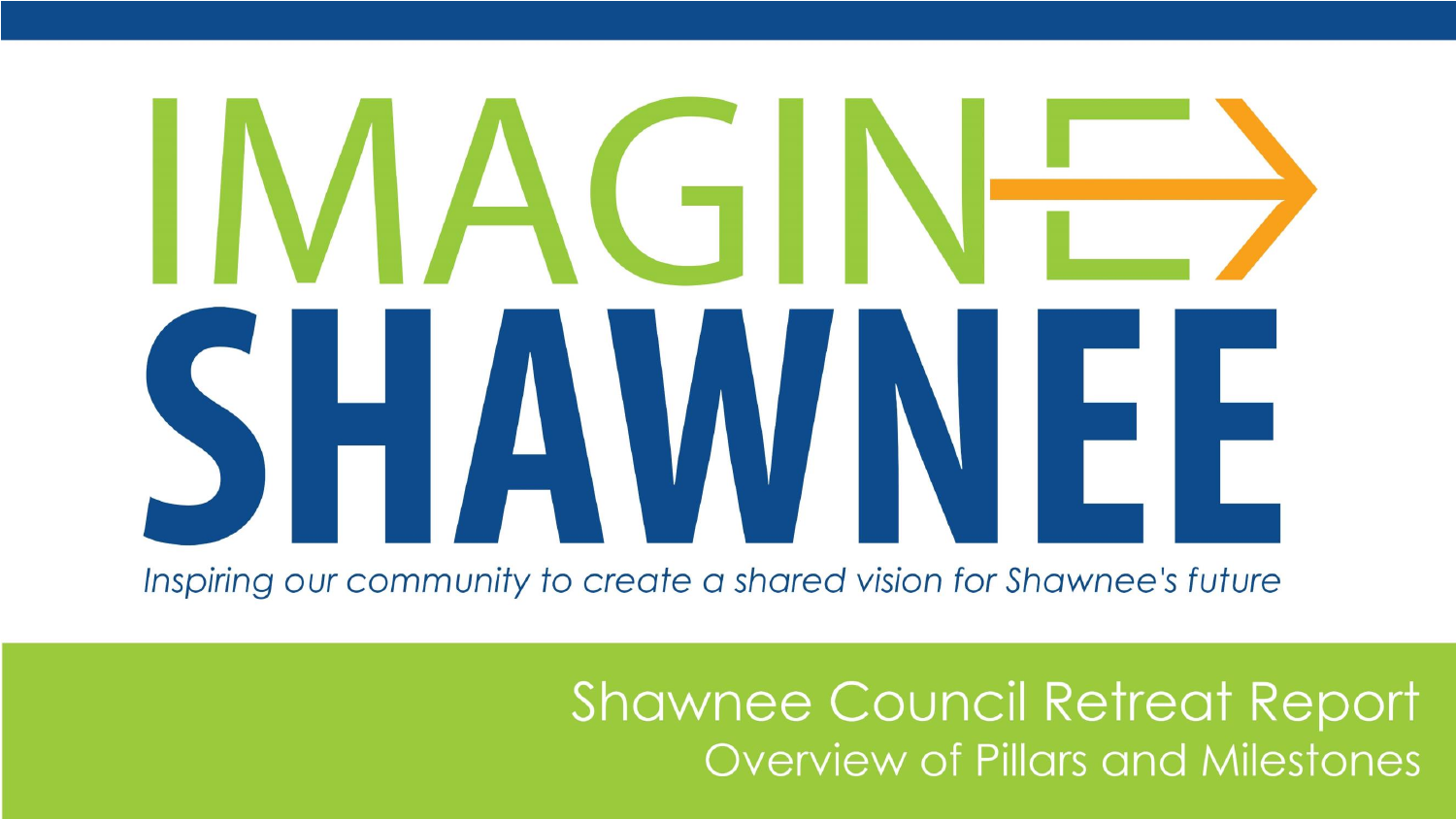## Cycle of Strategic Visioning

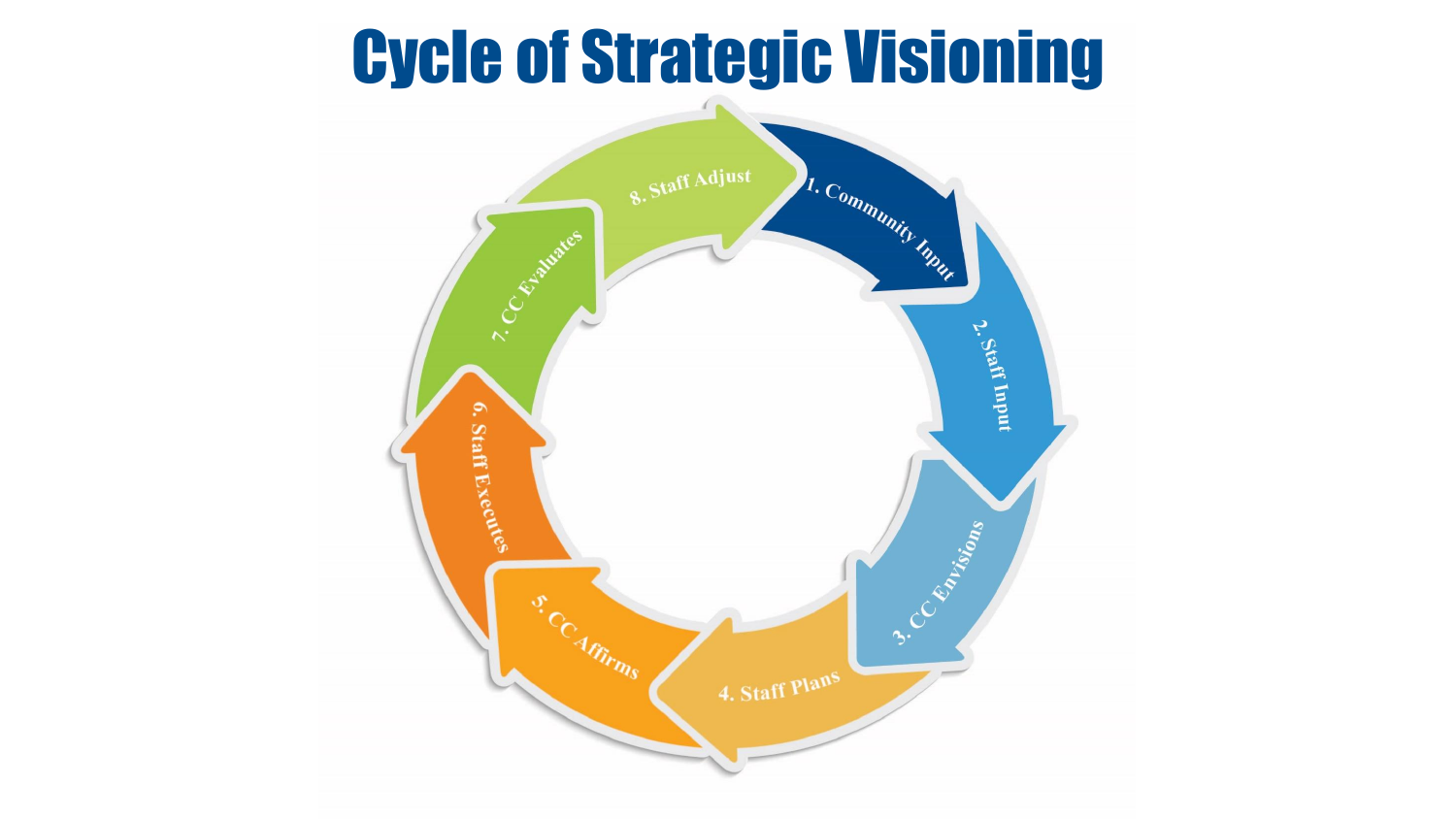# **5 Priority Pillars**

Attract diverse housing to meet the needs of a growing city

**Create a safe, sustainable, inclusive, and interactive community** 

**Design an environment where businesses thrive** 

Cic

 $\sqrt{2}$ 

**Lead in maximizing and integrating natural resources** 

**Provide exceptional city services and infrastructure** 

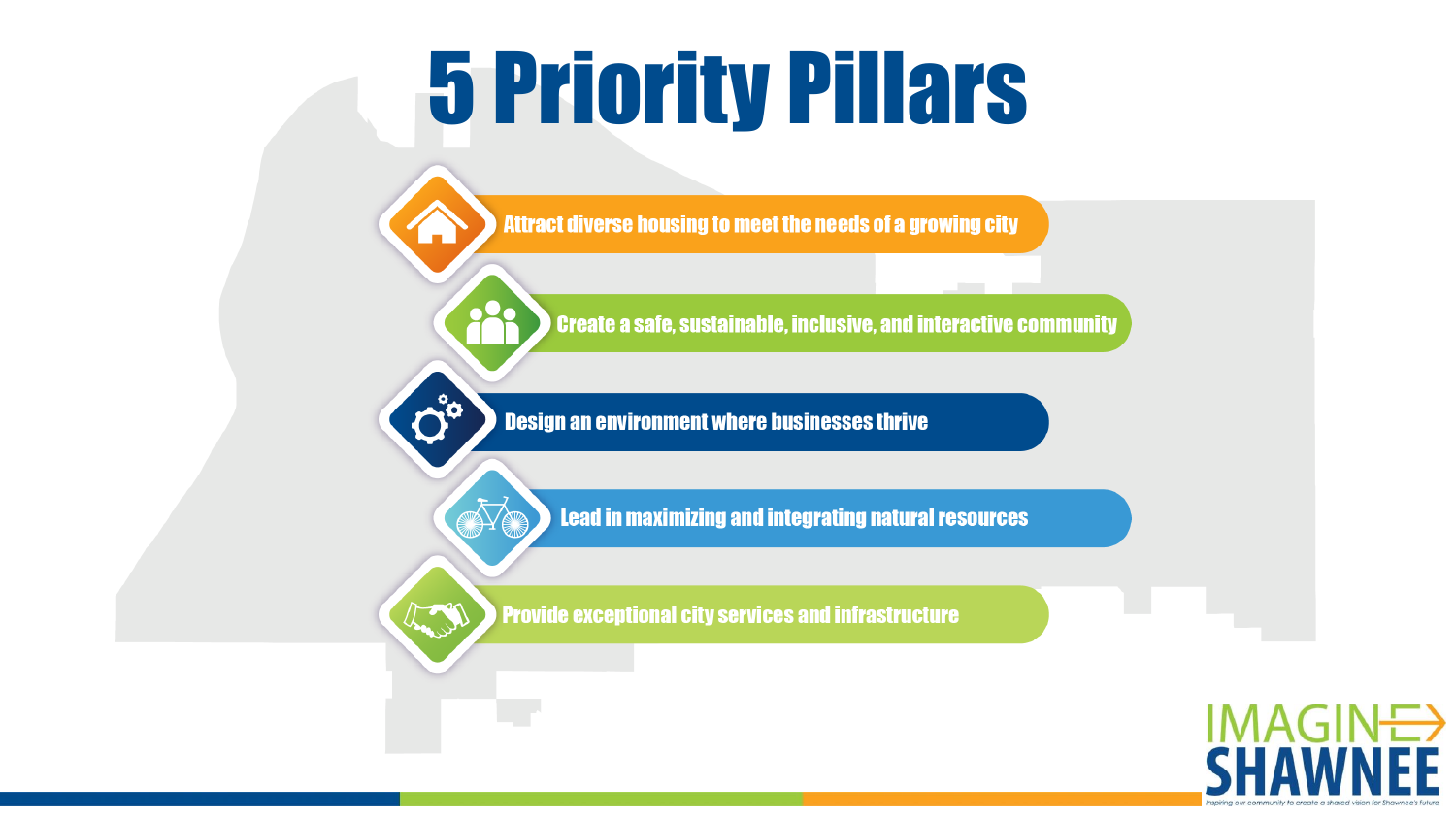#### Attract diverse housing to meet the needs of a growing city

- Develop a mix of housing options to serve a broad range of households and income levels
- **Be innovative in mixed-use developments**
- Revitalize needed areas with infill housing developments
- **Integrate multi-family housing into existing development**

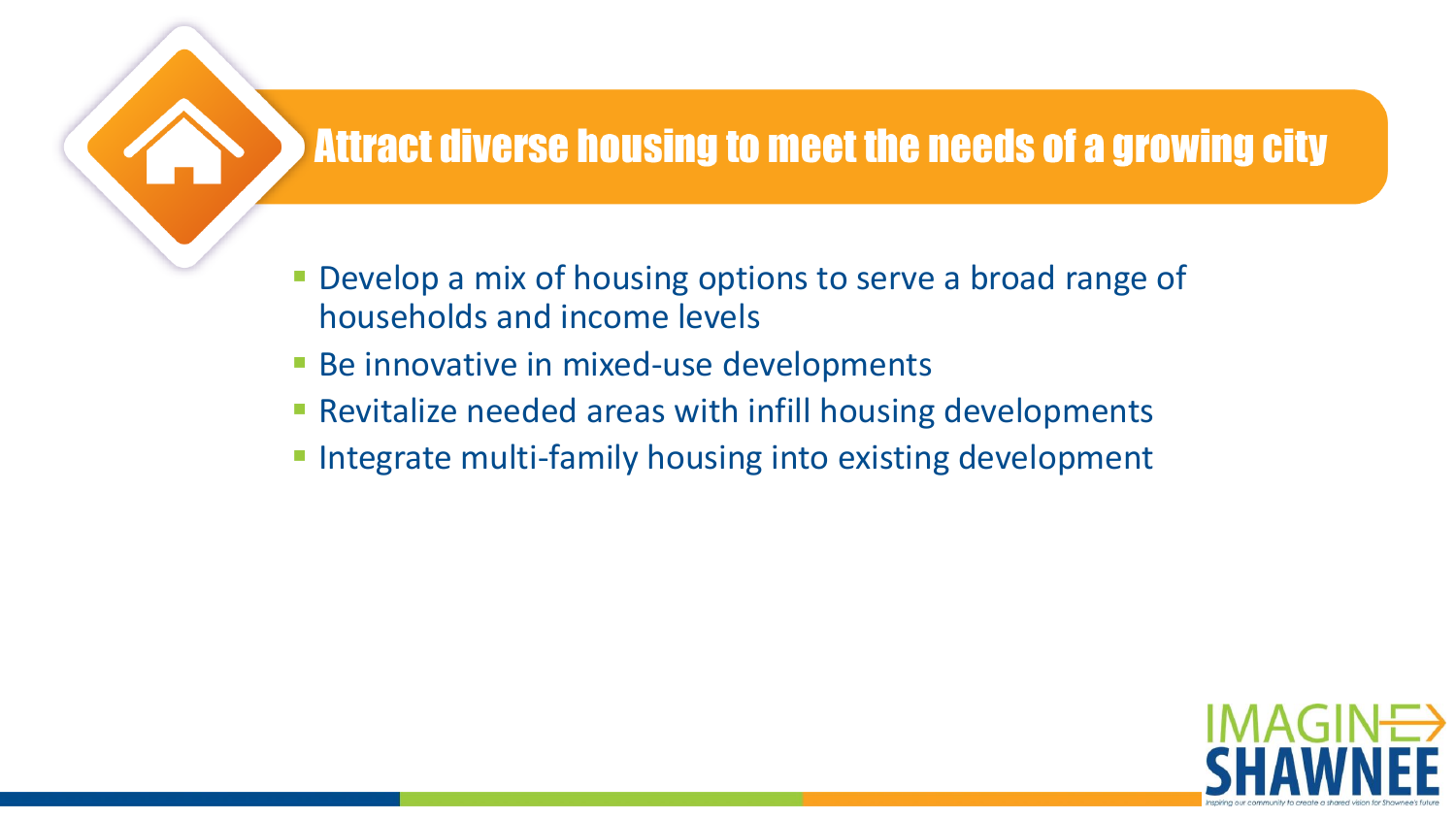#### **Create a safe, sustainable, inclusive, and interactive community**

- **Continue to be a leader in public safety best practices**
- **Promote health, connectedness, and sense of belonging in every** neighborhood
- **Maintain a "hometown feel"**
- Develop creative partnerships to expand public transit opportunities
- Make downtown a premier, interactive, and unique destination
- **Integrate sustainability and conservation in planning to create a resilient city** and improve quality of life
- Generate opportunities for recreation, public art, history, and cultural experiences
- **Honor Shawnee's history as we move into the future**

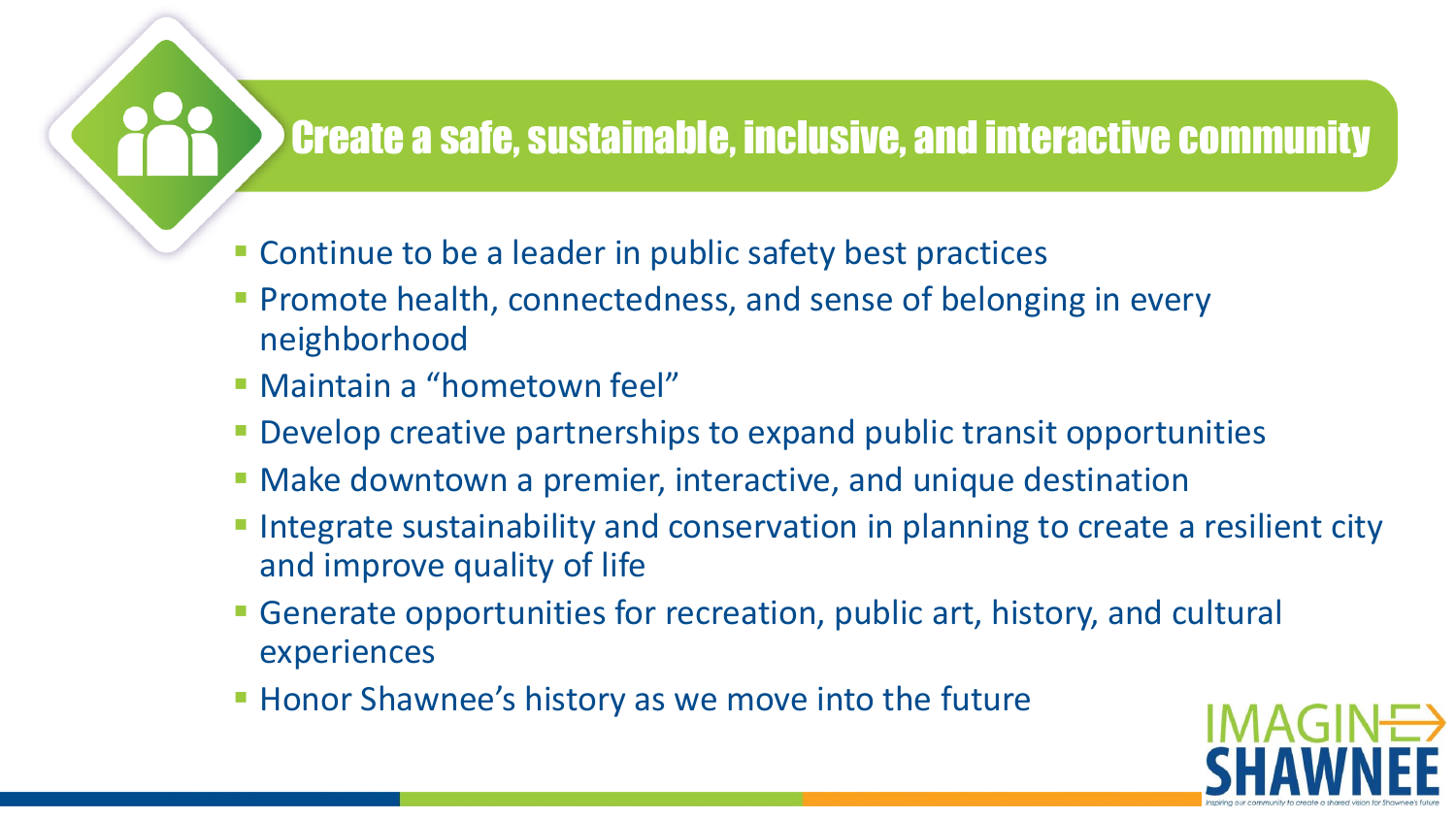#### **Design an environment where businesses thrive**

- Identify areas that would be attractive to and create plans for commercial development
- Attract and retain business clusters that will create a sustainable business culture
- Recruit businesses that will make downtown a premier destination
- Create a corporate business park to attract additional Fortune 100 companies
- **Encourage parks and recreational opportunities within commercial** development

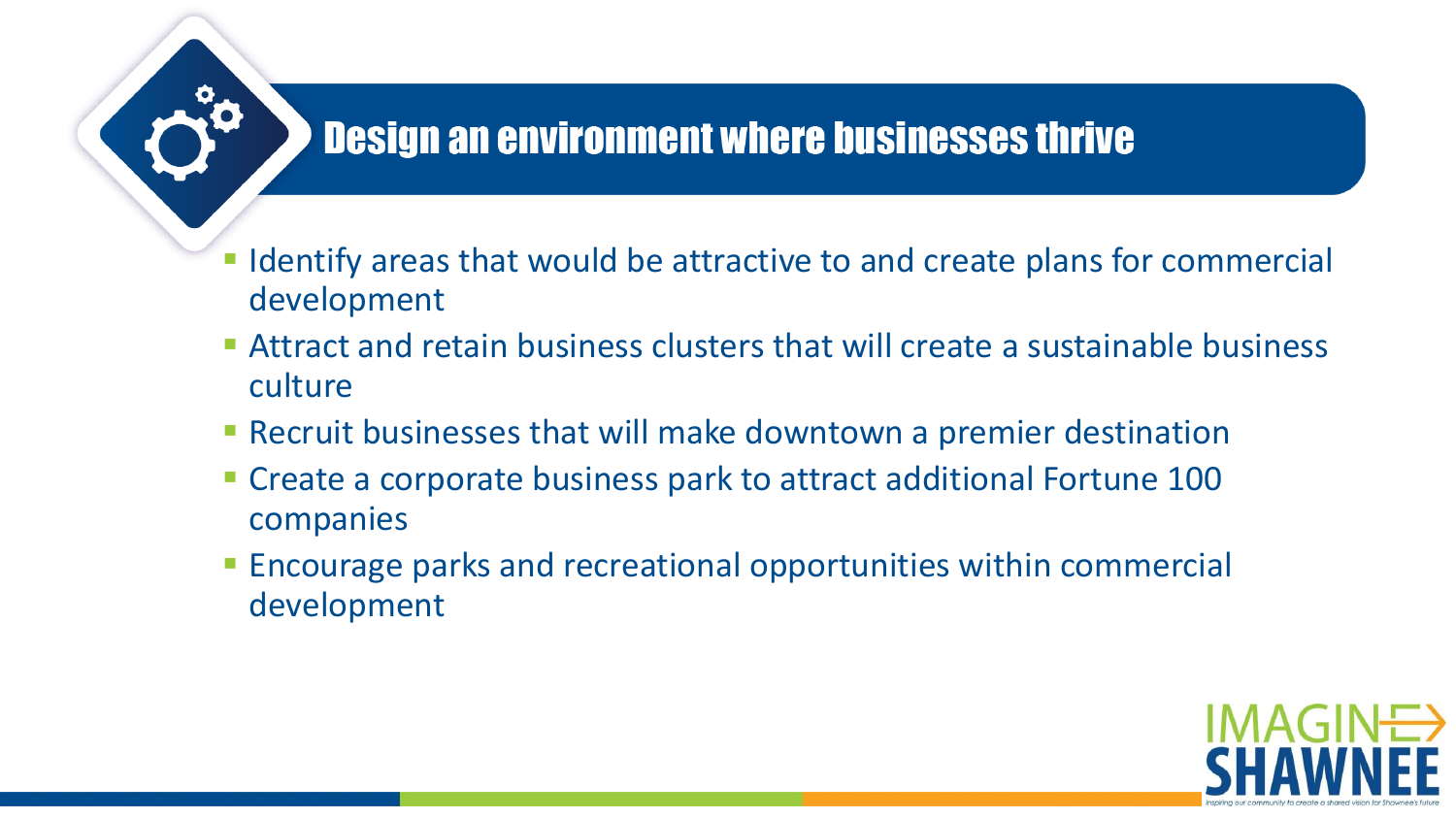#### **Lead in maximizing and integrating natural resources**

- Capitalize on Shawnee's unique topography and geography by integrating it into developments and site designs
- **Promote innovation and efficiency in design standards as updates are made** to the Comprehensive Plan
- **Incorporate natural resource access into development**
- Utilize the Kansas River in future recreational opportunities

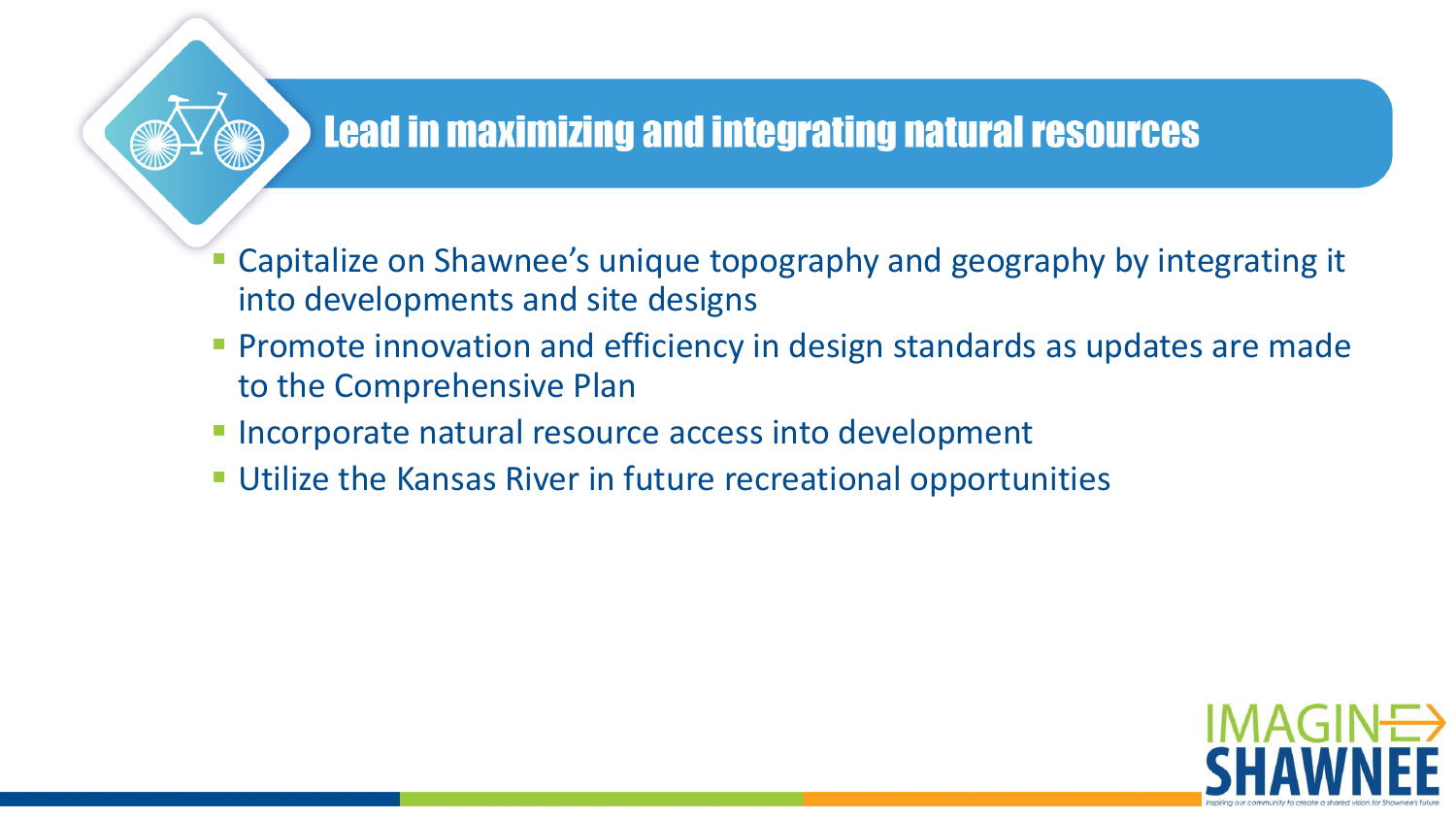#### **Provide exceptional city services and infrastructure**

- Support residents in maintaining property through safe building codes that promote new construction and renovation
- **Promote beautification by establishing innovative code enforcement strategies**
- **Provide state of the art stormwater systems through regional partnerships that** protect residents' properties
- Create a continuity of regional connections through sidewalks, paths, and trails
- Grow and cultivate a workforce of servant leaders who are fully equipped and prepared to carry out the vision of Shawnee
- Maintain and expand a quality road system, utilizing concepts that promote efficiency and sustainability
- **Establish an infrastructure development plan**